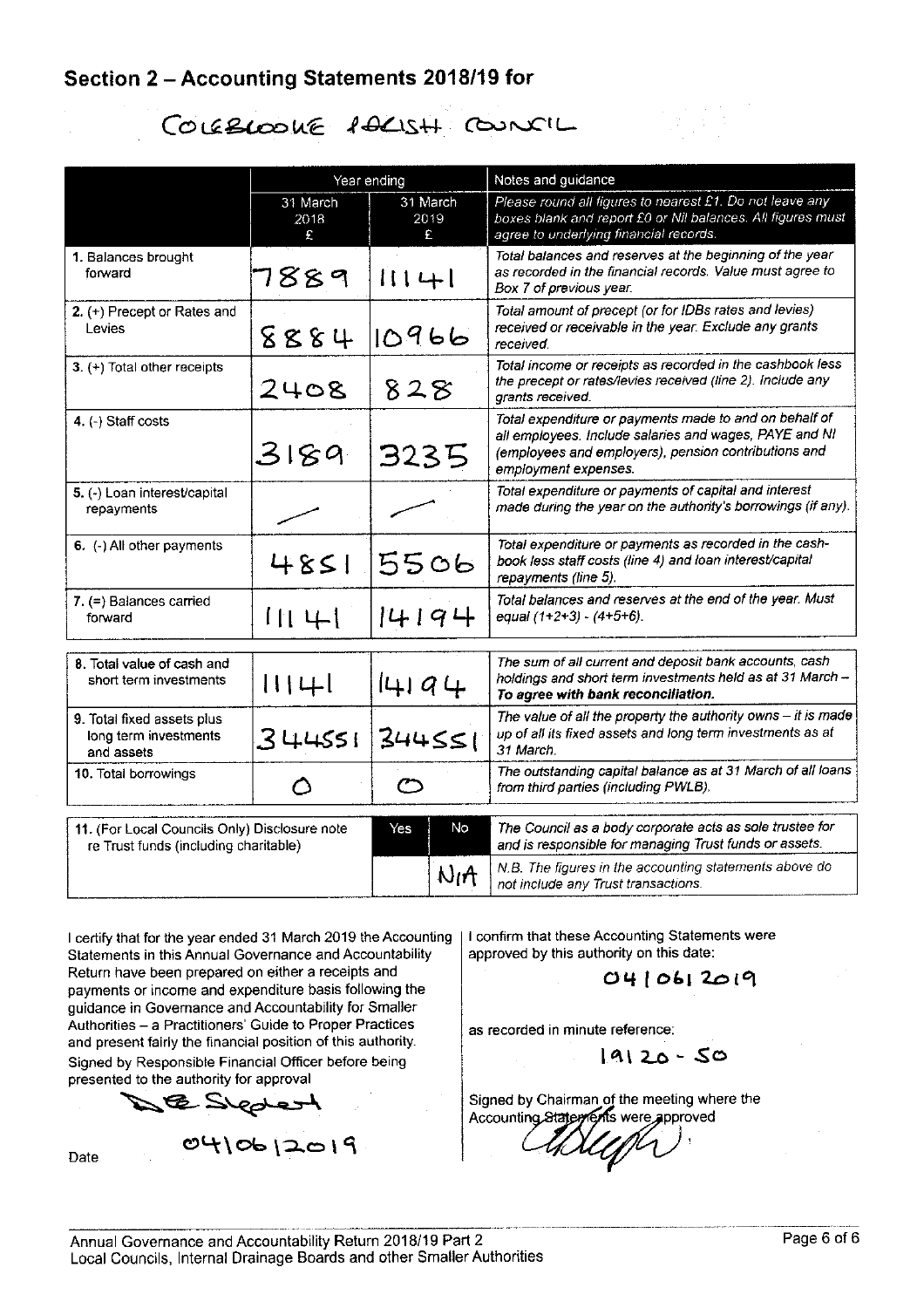#### tion 1 - Annual Governance Statement 2018/19

acknowledge as the members of:

## COLEBLOOKE PARISH COUNCIL

esponsibility for ensuring that there is a sound system of internal control, including arrangements for preparation of the Accounting Statements. We confirm, to the best of our knowledge and belief, with ect to the Accounting Statements for the year ended 31 March 2019, that:

|                                                                                                                                                                                                                                                                                               |     | Agreed |                                                                                                                                                                                               |
|-----------------------------------------------------------------------------------------------------------------------------------------------------------------------------------------------------------------------------------------------------------------------------------------------|-----|--------|-----------------------------------------------------------------------------------------------------------------------------------------------------------------------------------------------|
|                                                                                                                                                                                                                                                                                               | Yes | No     | 'Yes' means that this authority:                                                                                                                                                              |
| have put in place arrangements for effective financial<br>nagement during the year, and for the preparation of<br>accounting statements.                                                                                                                                                      | 1EJ |        | prepared its accounting statements in accordance<br>with the Accounts and Audit Regulations.                                                                                                  |
| maintained an adequate system of internal control<br>luding measures designed to prevent and detect fraud<br>d corruption and reviewed its effectiveness.                                                                                                                                     | YES |        | made proper arrangements and accepted responsibility<br>for safeguarding the public money and resources in<br>its charge.                                                                     |
| took all reasonable steps to assure ourselves<br>it there are no matters of actual or potential<br>n-compliance with laws, regulations and Proper<br>actices that could have a significant financial effect<br>the ability of this authority to conduct its<br>siness or manage its finances. | YES |        | has only done what it has the legal power to do and has<br>complied with Proper Practices in doing so.                                                                                        |
| provided proper opportunity during the year for<br>exercise of electors' rights in accordance with the<br>juirements of the Accounts and Audit Regulations.                                                                                                                                   | tes |        | during the year gave all persons interested the opportunity to<br>inspect and ask questions about this authority's accounts.                                                                  |
| e carried out an assessment of the risks facing this<br>thority and took appropriate steps to manage those<br>ks, including the introduction of internal controls and/or<br>ternal insurance cover where required.                                                                            | 1ES |        | considered and documented the financial and other risks it<br>faces and dealt with them properly.                                                                                             |
| maintained throughout the year an adequate and<br>ective system of internal audit of the accounting<br>cords and control systems.                                                                                                                                                             | 1ES |        | arranged for a competent person, independent of the financial<br>controls and procedures, to give an objective view on whether<br>internal controls meet the needs of this smaller authority. |
| took appropriate action on all matters raised<br>reports from internal and external audit.                                                                                                                                                                                                    | YES |        | responded to matters brought to its attention by internal and<br>external audit.                                                                                                              |
| e considered whether any litigation, liabilities or<br>mmitments, events or transactions, occurring either<br>ring or after the year-end, have a financial impact on<br>s authority and, where appropriate, have included them<br>the accounting statements.                                  | 1ES |        | disclosed everything it should have about its business activity<br>during the year including events taking place after the year<br>end if relevant.                                           |
| or local councils only) Trust funds including<br>aritable. In our capacity as the sole managing<br>stee we discharged our accountability<br>sponsibilities for the fund(s)/assets, including<br>ancial reporting and, if required, independent<br>amination or audit.                         | Yes | No     | has met all of its responsibilities where as a body<br>N/A<br>corporate it is a sole managing trustee of a local trust<br>or trusts.                                                          |

any statement to which the response is 'no', an explanation should be published

Annual Governance Statement was approved at a ing of the authority on:

 $O(106/2019)$ 

ecorded as minute reference:

 $10120 - 49$ 

Signed by the Chairman and Clerk of the meeting where approval was given:

*ableyth* 

Clerk

Chairman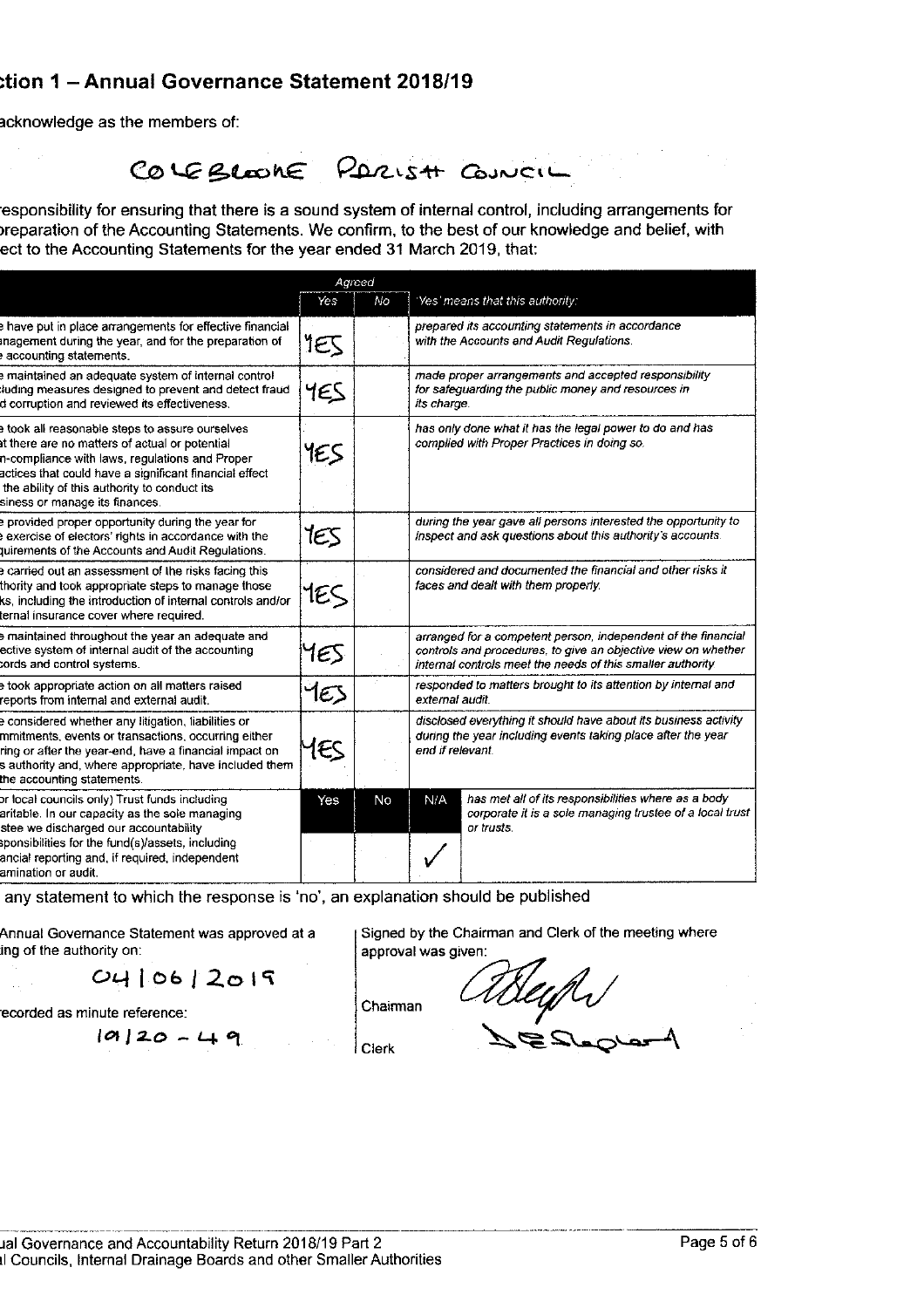# Certificate of Exemption - AGAR 2018/19 Part 2

To be completed by smaller authorities where the higher of gross income or gross expenditure did not exceed £25,000 in the year of account ended 31 March 2019, and that wish to certify themselves as exempt from a limited assurance review under Section 9 of the Local Audit (Smaller Authorities) Regulations 2015

There is no requirement to have a limited assurance review or to submit an Annual Governance and Accountability Return to the external auditor, provided that the authority has certified itself as exempt at a meeting of the authority after 31 March 2019 and a completed Certificate of Exemption is submitted notifying the external auditor.

#### PARISH COUNTIL COLEBROOKE

 $38.88$ 

 $48741.16$ 

certifies that during the financial year 2018/19, the higher of the authority's gross income for the year or gross annual expenditure, for the year did not exceed £25,000

Annual gross income for the authority 2018/19:

Annual gross expenditure for the authority 2018/19:

There are certain circumstances in which an authority will be unable to certify itself as exempt, so that a limited assurance review will still be required. If an authority is unable to confirm the statements below then it cannot certify itself as exempt and it must submit the completed Annual Governance and Accountability Return Part 3 to the external auditor to undertake a limited assurance review for which a fee of £200 +VAT will be payable.

By signing this Certificate of Exemption you are confirming that:

- The authority has been in existence since before 1st April 2015
- In relation to the preceding financial year (2017/18), the external auditor has not:
- · issued a public interest report in respect of the authority or any entity connected with it
- · made a statutory recommendation to the authority, relating to the authority or any entity connected with it
- · issued an advisory notice under paragraph 1(1) of Schedule 8 to the Audit and Accountability Act 2014 ("the Act"), and has not withdrawn the notice
- · commenced judicial review proceedings under section 31(1) of the Act
- made an application under section 28(1) of the Act for a declaration that an item of account is unlawful, and the application has not been withdrawn nor has the court refused to make the declaration
- . The court has not declared an item of account unlawful after a person made an appeal under section 28(3) of the Act.

If you are able to confirm that the above statements apply and that the authority neither received gross income, nor incurred gross expenditure, exceeding £25,000, then the Certificate of Exemption can be signed and a copy submitted to the external auditor either by email or by post (not both).

The Annual Internal Audit Report, Annual Governance Statement, Annual Accounting Statements, an analysis of variances and the bank reconciliation plus the information required by Regulation 15 (2), Accounts and Audit Regulations 2015 including the period for the exercise of public rights still need to be fully completed and, along with a copy of this certificate, published on a public website\* before 1 July 2019. By signing this certificate you are also confirming that you are aware of this requirement.

Signed by the Responsible Financial Officer

Date

 $O(4)$  06) 2019

Date

Telephone number

 $O(362 \times SOS)$ 

Email

Signed by Chairman

Clerne culebroome poulon \*Published web address

MWW. Colebookope wheas at . org. OM

ONLY this Certificate of Exemption should be returned EITHER by email OR by post (not both) as soon as possible after certification to your external auditor.

ندگر. ۱۵ در. نالم

Annual Governance and Accountability Return 2018/19 Part 2 Local Councils, Internal Drainage Boards and other Smaller Authorities Page 3 of 6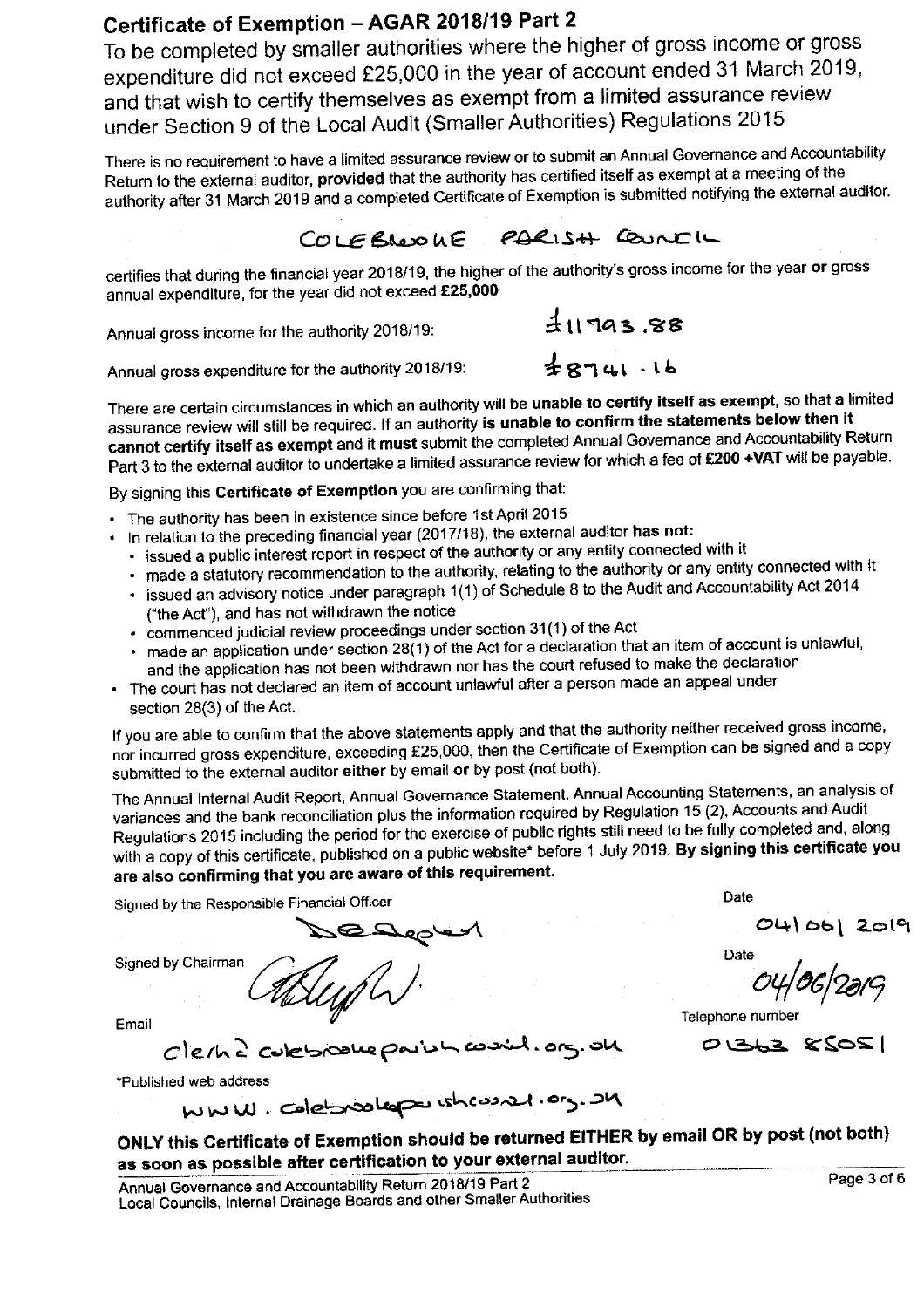|                 | $\mathsf{A}$                | B<br>$\mathsf{C}$                                                                                                                                                                                                               | $\mathsf{D}$ | E | F            | G                         | H      | л.         | M                                                                                                  | $\mathsf{N}$                                                                       |
|-----------------|-----------------------------|---------------------------------------------------------------------------------------------------------------------------------------------------------------------------------------------------------------------------------|--------------|---|--------------|---------------------------|--------|------------|----------------------------------------------------------------------------------------------------|------------------------------------------------------------------------------------|
|                 |                             | Explanation of variances - pro forma                                                                                                                                                                                            |              |   |              |                           |        |            |                                                                                                    |                                                                                    |
| $\overline{2}$  | Name of smaller authority:  | <b>COLEBROOKE PARISH COUNCIL</b>                                                                                                                                                                                                |              |   |              |                           |        |            |                                                                                                    |                                                                                    |
|                 |                             | 3 County area (local councils and DEVON                                                                                                                                                                                         |              |   |              |                           |        |            |                                                                                                    |                                                                                    |
|                 |                             | 4 Insert figures from Section 1 of the AGAR in all Blue highlighted boxes                                                                                                                                                       |              |   |              |                           |        |            |                                                                                                    |                                                                                    |
|                 |                             | Next, please provide full explanations, including numerical values, for the following that will be flagged in the                                                                                                               |              |   |              |                           |        |            |                                                                                                    |                                                                                    |
|                 | green boxes where relevant: |                                                                                                                                                                                                                                 |              |   |              |                           |        |            |                                                                                                    |                                                                                    |
|                 |                             | • variances of more than 15% between totals for individual boxes (except variances of less than £200);<br>• a breakdown of approved reserves on the next tab if the total reserves (Box 7) figure is more than twice the annual |              |   |              |                           |        |            |                                                                                                    |                                                                                    |
|                 |                             | precept/rates & levies value (Box 2).                                                                                                                                                                                           |              |   |              |                           |        |            |                                                                                                    |                                                                                    |
| 5               |                             |                                                                                                                                                                                                                                 |              |   |              |                           |        |            |                                                                                                    |                                                                                    |
| $6\overline{6}$ |                             |                                                                                                                                                                                                                                 |              |   |              |                           |        |            |                                                                                                    |                                                                                    |
| $\overline{7}$  |                             |                                                                                                                                                                                                                                 |              |   |              |                           |        |            |                                                                                                    |                                                                                    |
|                 |                             |                                                                                                                                                                                                                                 |              |   |              |                           |        |            |                                                                                                    |                                                                                    |
|                 |                             |                                                                                                                                                                                                                                 |              |   |              |                           |        |            | <b>Explanation</b> Automatic responses trigger below based on figures                              |                                                                                    |
| 8               |                             |                                                                                                                                                                                                                                 | 2017/18      |   |              | 2018/19 Variance Variance |        | Required?  | input, DO NOT OVERWRITE THESE BOXES                                                                | Explanation from smaller authority (must include narrative and supporting figures) |
| $\overline{9}$  |                             |                                                                                                                                                                                                                                 | £            |   | £            | £                         | %      |            |                                                                                                    |                                                                                    |
| 10              |                             |                                                                                                                                                                                                                                 |              |   |              |                           |        |            |                                                                                                    |                                                                                    |
|                 |                             |                                                                                                                                                                                                                                 |              |   |              |                           |        |            |                                                                                                    |                                                                                    |
|                 |                             | 1 Balances Brought Forward                                                                                                                                                                                                      |              |   |              |                           |        |            | Explanation of % variance from PY opening balance not<br>required - Balance brought forward agrees |                                                                                    |
| 11<br>12        |                             |                                                                                                                                                                                                                                 | 7,889        |   | 11,141       |                           |        |            |                                                                                                    |                                                                                    |
|                 |                             |                                                                                                                                                                                                                                 |              |   |              |                           |        |            | Precept increase to cover anticipated cost of taking over                                          |                                                                                    |
| 13              |                             | Precept or Rates and Levies                                                                                                                                                                                                     | 8,884        |   | 10,966       | 2,082                     | 23.44% | <b>YES</b> | the Play Area from District Council                                                                |                                                                                    |
| 14              |                             |                                                                                                                                                                                                                                 |              |   |              |                           |        |            |                                                                                                    |                                                                                    |
|                 | 3 Total Other Receipts      |                                                                                                                                                                                                                                 |              |   |              |                           |        |            |                                                                                                    |                                                                                    |
| 15<br>16        |                             |                                                                                                                                                                                                                                 | 2,408        |   | 828          | $-1,580$                  | 65.61% | <b>YES</b> | Grants received of £1561 in 2017/18                                                                |                                                                                    |
|                 |                             |                                                                                                                                                                                                                                 |              |   |              |                           |        |            |                                                                                                    |                                                                                    |
|                 | 17 4 Staff Costs            |                                                                                                                                                                                                                                 | 3,189        |   | 3,235        | 46                        | 1.44%  | <b>NO</b>  |                                                                                                    |                                                                                    |
| 18              |                             |                                                                                                                                                                                                                                 |              |   |              |                           |        |            |                                                                                                    |                                                                                    |
| 19              |                             | 5 Loan Interest/Capital Repayment                                                                                                                                                                                               |              |   |              |                           | 0.00%  | <b>NO</b>  |                                                                                                    |                                                                                    |
|                 |                             |                                                                                                                                                                                                                                 |              |   |              |                           |        |            |                                                                                                    |                                                                                    |
| $\frac{20}{21}$ | 6 All Other Payments        |                                                                                                                                                                                                                                 | 4,851        |   | 5,506        | 655                       | 13.50% | <b>NO</b>  |                                                                                                    |                                                                                    |
| 22              |                             |                                                                                                                                                                                                                                 |              |   |              |                           |        |            |                                                                                                    |                                                                                    |
| 23              |                             | 7 Balances Carried Forward                                                                                                                                                                                                      | 11,141       |   | 14,194       |                           |        |            | <b>VARIANCE EXPLANATION NOT REQUIRED</b>                                                           |                                                                                    |
|                 |                             |                                                                                                                                                                                                                                 |              |   |              |                           |        | <b>NO</b>  |                                                                                                    |                                                                                    |
| $\frac{24}{25}$ |                             |                                                                                                                                                                                                                                 |              |   |              |                           |        |            |                                                                                                    |                                                                                    |
| 26              |                             | 8 Total Cash and Short Term Investments                                                                                                                                                                                         | 11,141       |   | 14,194       |                           |        |            | <b>/ARIANCE EXPLANATION NOT REQUIRED</b>                                                           |                                                                                    |
| 27              |                             |                                                                                                                                                                                                                                 |              |   |              |                           |        |            |                                                                                                    |                                                                                    |
| 28              |                             | 9 Total Fixed Assets plus Other Long Term Investments and                                                                                                                                                                       | 344,551      |   | 344,551      |                           | 0.00%  | <b>NO</b>  |                                                                                                    |                                                                                    |
| 29              |                             |                                                                                                                                                                                                                                 |              |   |              |                           |        |            |                                                                                                    |                                                                                    |
|                 | 10 Total Borrowings         |                                                                                                                                                                                                                                 |              |   |              |                           | 0.00%  | <b>NO</b>  |                                                                                                    |                                                                                    |
| $30\,$<br>31    |                             |                                                                                                                                                                                                                                 | $\mathbf{0}$ |   | $\mathbf{0}$ |                           |        |            |                                                                                                    |                                                                                    |
| 32              |                             | Rounding errors of up to £2 are tolerable                                                                                                                                                                                       |              |   |              |                           |        |            |                                                                                                    |                                                                                    |
| 33              |                             |                                                                                                                                                                                                                                 |              |   |              |                           |        |            |                                                                                                    |                                                                                    |
| 34              |                             | Variances of £200 or less are tolerable                                                                                                                                                                                         |              |   |              |                           |        |            |                                                                                                    |                                                                                    |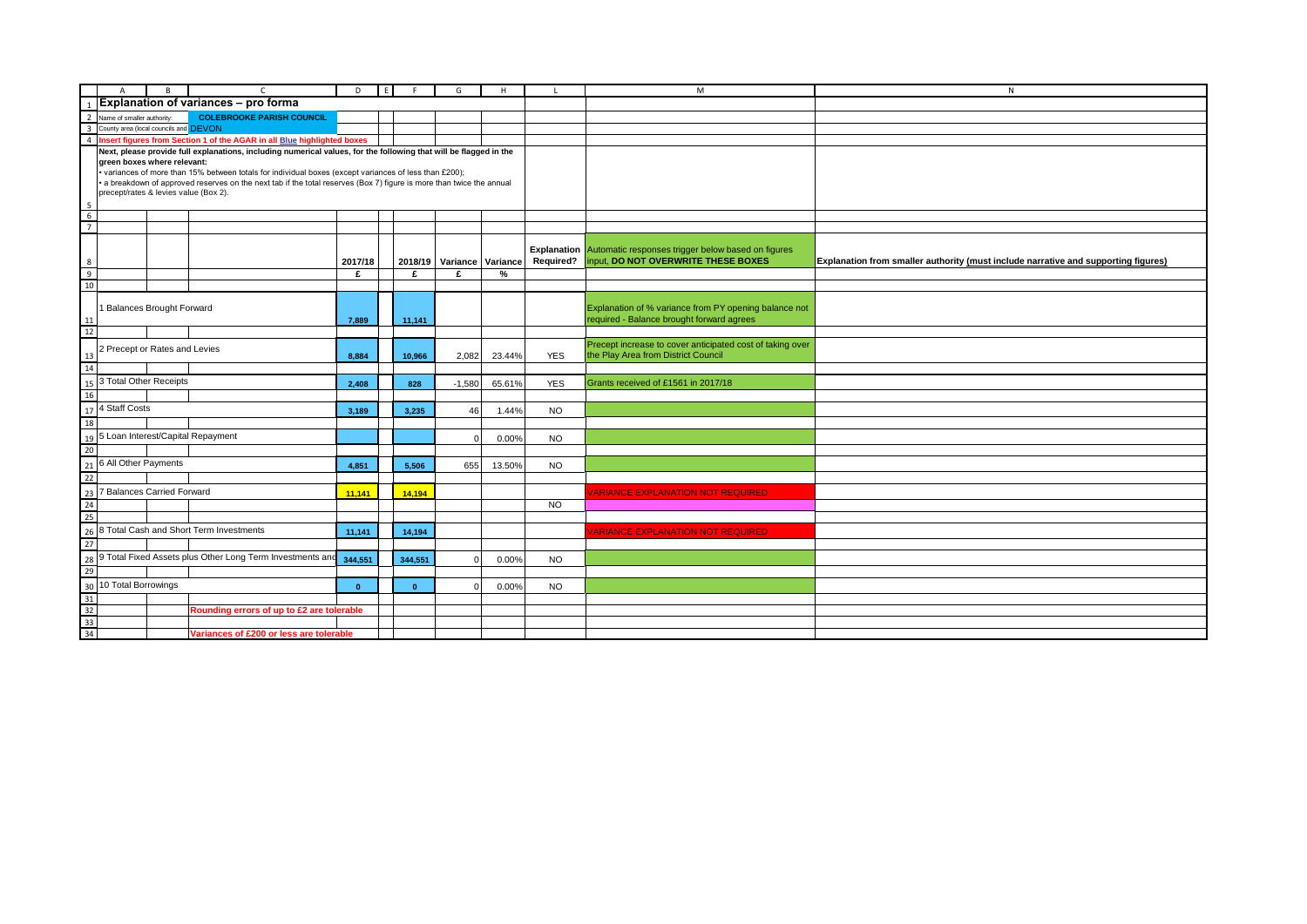### Annual Internal Audit Report 2018/19

COLEBROOKE PARISH COUNCIL

This authority's internal auditor, acting independently and on the basis of an assessment of risk, carried out a selective assessment of compliance with relevant procedures and controls to be in operation during the financial year ended 31 March 2019.

The internal audit for 2018/19 has been carried out in accordance with this authority's needs and planned coverage. On the basis of the findings in the areas examined, the internal audit conclusions are summarised in this table. Set out below are the objectives of internal control and alongside are the internal audit conclusions on whether, in all significant respects, the control objectives were being achieved throughout the financial year to a standard adequate to meet the needs of this authority.

| Internal control objective |                                                                                                                                                                                                                                                                                                                       |              |                 | Agreed? Please choose<br>one of the following |  |  |  |
|----------------------------|-----------------------------------------------------------------------------------------------------------------------------------------------------------------------------------------------------------------------------------------------------------------------------------------------------------------------|--------------|-----------------|-----------------------------------------------|--|--|--|
|                            |                                                                                                                                                                                                                                                                                                                       | Yes          | No <sup>*</sup> | Not<br>covered**                              |  |  |  |
|                            | A. Appropriate accounting records have been properly kept throughout the financial year.                                                                                                                                                                                                                              | V            |                 |                                               |  |  |  |
|                            | B. This authority complied with its financial regulations, payments were supported by invoices, all<br>expenditure was approved and VAT was appropriately accounted for.                                                                                                                                              | ✓            |                 |                                               |  |  |  |
|                            | C. This authority assessed the significant risks to achieving its objectives and reviewed the adequacy<br>of arrangements to manage these.                                                                                                                                                                            | V            |                 |                                               |  |  |  |
|                            | D. The precept or rates requirement resulted from an adequate budgetary process; progress against<br>the budget was regularly monitored; and reserves were appropriate.                                                                                                                                               | $\checkmark$ |                 |                                               |  |  |  |
|                            | E. Expected income was fully received, based on correct prices, properly recorded and promptly<br>banked; and VAT was appropriately accounted for.                                                                                                                                                                    | ✓            |                 |                                               |  |  |  |
|                            | $\sf F$ . Petty cash payments were properly supported by receipts, all petty cash expenditure was<br>approved and VAT appropriately accounted for.                                                                                                                                                                    | $h$ H $H$    |                 |                                               |  |  |  |
|                            | G. Salaries to employees and allowances to members were paid in accordance with this authority's<br>approvals, and PAYE and NI requirements were properly applied.                                                                                                                                                    | ✓            |                 |                                               |  |  |  |
|                            | H. Asset and investments registers were complete and accurate and properly maintained.                                                                                                                                                                                                                                | v            |                 |                                               |  |  |  |
|                            | I. Periodic and year-end bank account reconciliations were properly carried out.                                                                                                                                                                                                                                      | $\checkmark$ |                 |                                               |  |  |  |
|                            | J. Accounting statements prepared during the year were prepared on the correct accounting basis<br>(receipts and payments or income and expenditure), agreed to the cash book, supported by an<br>adequate audit trail from underlying records and where appropriate debtors and creditors were<br>properly recorded. |              |                 |                                               |  |  |  |
|                            | K. IF the authority certified itself as exempt from a limited assurance review in 2017/18, it met the<br>exemption criteria and correctly declared itself exempt. ("Not Covered" should only be ticked<br>where the authority had a limited assurance review of its 2017/18 AGAR)                                     |              |                 |                                               |  |  |  |
|                            | L. During summer 2018 this authority has correctly provided the proper opportunity for<br>the exercise of public rights in accordance with the requirements of the Accounts and<br>Audit Requisitions.                                                                                                                |              |                 | Not applicable                                |  |  |  |

For any other risk areas identified by this authority adequate controls existed (list any other risk areas on separate sheets if needed).

Date(s) internal audit undertaken

Name of person who carried out the internal audit

13/05/19

ANDREW ROBERT CROOKES

Signature of person who carried out the internal audit

A RCodes.

 $13105119$ Date

\*If the response is 'no' please state the implications and action being taken to address any weakness in control identified (add separate sheets if needed).

\*\*Note: if the response is 'not covered' please state when the most recent internal audit work was done in this area and when it is next planned, or, if coverage is not required, the annual internal audit report must explain why not (add separate sheets if needed).